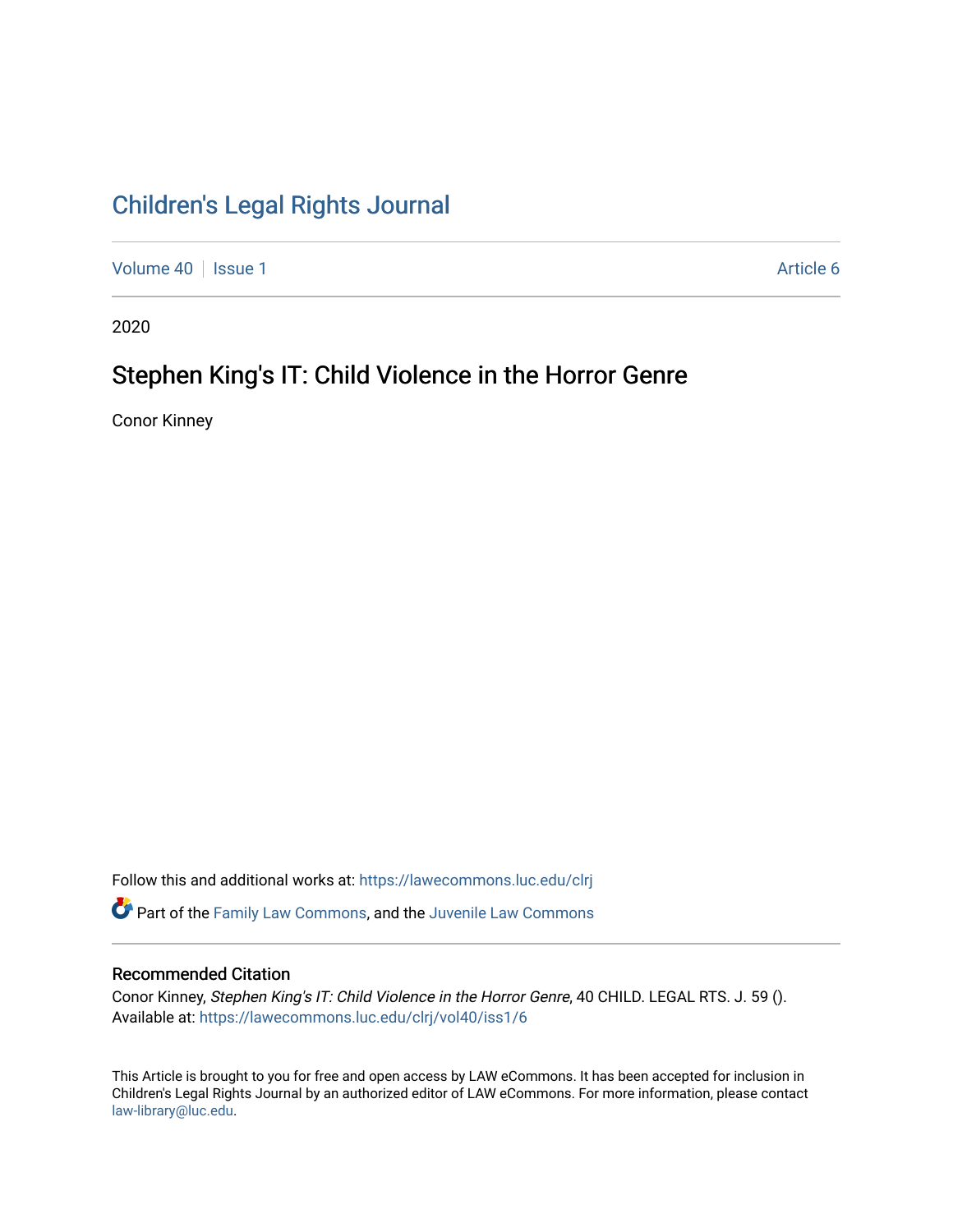### *Review:* **Stephen King's IT: Child Violence in the Horror Genre**

#### *By: Conor Kinney*

#### **I. INTRODUCTION**

*IT* is a twelve-hundred-page book written by horror author Stephen King, originally published in 1986. *IT* is a tale about seven children banding together facing fears, growing up, and fighting an evil clown. The book follows these seven characters throughout the summer of *1958* at age twelve, and at the age of thirty-nine in the summer of *1985,* when the fear they faced when they were young returns after twenty-seven years of rest.

This book has been a best seller for over thirty years, selling millions of copies worldwide. *IT* has been adapted for both the television screen and film throughout the years. Wildly regarded as one of King's most terrifying novels, the book centers around one of the most common themes in the horror genre: violence against children.

#### **II. PLOT SUMMARY**

The novel opens in the Fall of *1957,* with six-year-old Georgie Denbrough playing in the rain with a prized paper boat made by his older brother, Bill. While playing, Georgie **loses** his little boat when it flows down a sewer. Georgie then encounters King's villain, a clown named Pennywise. Pennywise lures Georgie with the promise of returning his paper boat but instead of returning it, he tears Georgie's arm off -killing him only a few blocks away from his home. This act sets off a string of child murders committed by IT, otherwise known as Pennywise the Dancing Clown. *IT* then follows seven main characters: Bill Denbrough, Beverly Marsh, Ben Hanscom, Richie Tozier, Stan Uris, Eddie Kasbrak, and Mike Hanlon, who dub themselves the "Losers Club." Bill, as Georgie's older brother, is determined to figure out who has been committing these heinous child-murders and put an end to them. The novel intercuts between the Losers Club's efforts to kill Pennywise during the Summer of 1958 and then as adults in 1985 when they all go back to their little town of Derry, to fight Pennywise again twenty-seven years later.

In June of 1958, each of the seven children are individually attacked and escape Pennywise, who appears as each child's worst fear. Though Pennywise can appear as anything he feels like, he takes the form of the clown for a majority of the novel. As the Losers strengthen their bonds throughout the summer, they build a dam and flood a river; they deal with the school bullies Henry Bowers, his sociopathic friend Patrick Hockstetter, and their gang of bullies; and they try to uncover the secrets about all of the child murders. Throughout the summer and their trials against Pennywise and the school bullies, the Losers realize that none of the adults in Derry can actually see Pennywise or the horrors he is committing against the children of Derry. They reach the conclusion that Pennywise has all of the adults under some sort of spell that prohibits them from **seeing** him. The adults of Derry are shown to be villainous in their own right as well.

The adults of Derry are shown to be true villains of the story in the same way as Pennywise. For example, Bill's parents following the death of Georgie, become withdrawn and neglect Bill.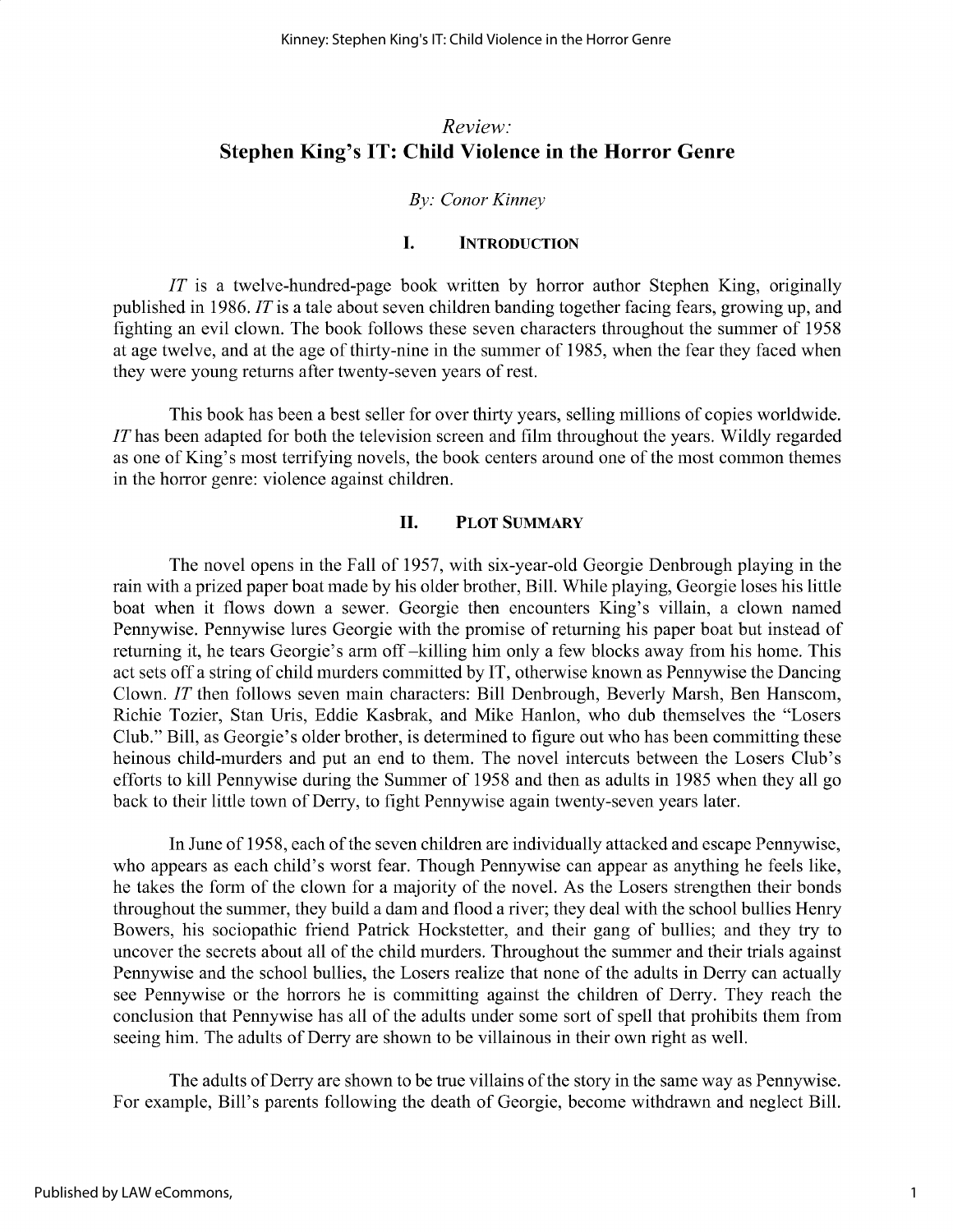Richie has to hide his sexuality and feelings for Eddie from everyone, while being constantly picked on by Bowers' gang. Stan's obsessive compulsive issues make him seem like the weakest member of the club and the easiest prey for any bully. Beverly's father physically abuses her while making subtle sexual advances on her when her mother is away from the house. Mr. Bowers encourages his son to attack and abuse Mike because of the color of his skin. Another harrowing example of child abuse in the novel surrounds the relationship between Eddie and his mother.

Eddie is shown to be a small, skinny, kid with severe asthma and extreme hypochondria. His mother, Sonia, is constantly doting on him and becomes exceptionally nervous if he even leaves the house. About halfway through the novel, the pharmacist that Eddie regularly visits, tells him that his mother has been tricking him for his entire life, and both the pills and inhaler he has been taking every day for years are actually placebos. As he was going to confront his mother about this revelation, bullies break his arm. He ends up confronting his mother in the hospital room, and gains his own agency back from her overbearing control.

After Eddie gets out of the hospital, the Losers continue to research and discover the origin of Pennywise and find out he lives in the massive sewer system underneath Derry. Meanwhile, Patrick, the sociopathic bully, is killed by Pennywise after sexually assaulting Henry. Henry and his remaining gang later chase the Losers into the sewers as they have fallen under the same spell as the adults of Derry.

Once in the sewers, the Losers come face to face with Pennywise. Bill and Pennywise face off in a "battle of wills" where their minds link up and fight to see whose mind is stronger. Bill, with the aid of his friends, defeat Pennywise for the first time.

After defeating Pennywise, the Losers find their bonds of friendship are broken and they are lost in the sewers underneath Derry. Beverly decides to renew their bonds by having sexual intercourse with each of the Losers. This works, and they escape the sewers and create a blood oath, swearing that they will return to Derry to fight Pennywise, if he ever comes back.

Intercut with the sections taking place in 1958 there are sections about the Losers as adults coming back to Derry to fight and finish off Pennywise once and for all. The novel also contains interludes about the history of Derry and other occurrences of "IT" throughout the past, written from Mike's point of view, who spent twenty-seven years researching in between the comings of Pennywise. Ultimately, the Losers return 27 years later to face Pennywise with adult traumas. Despite regaining some agency through the rest of his time as a child, by the time we meet adult Eddie he has reverted back to his old ways. After moving away and forgetting all about his time in Derry his mother takes hold again and is able to make him think he had diseases that were factitious. Beverly has married someone exactly like her father, and the rest face similar effects from their childhood. They manage to defeat Pennywise once and for all but Eddie is killed and most of the town is destroyed in the process. In the end, the surviving Losers leave the ruin of Derry and forget all of the time they spent there.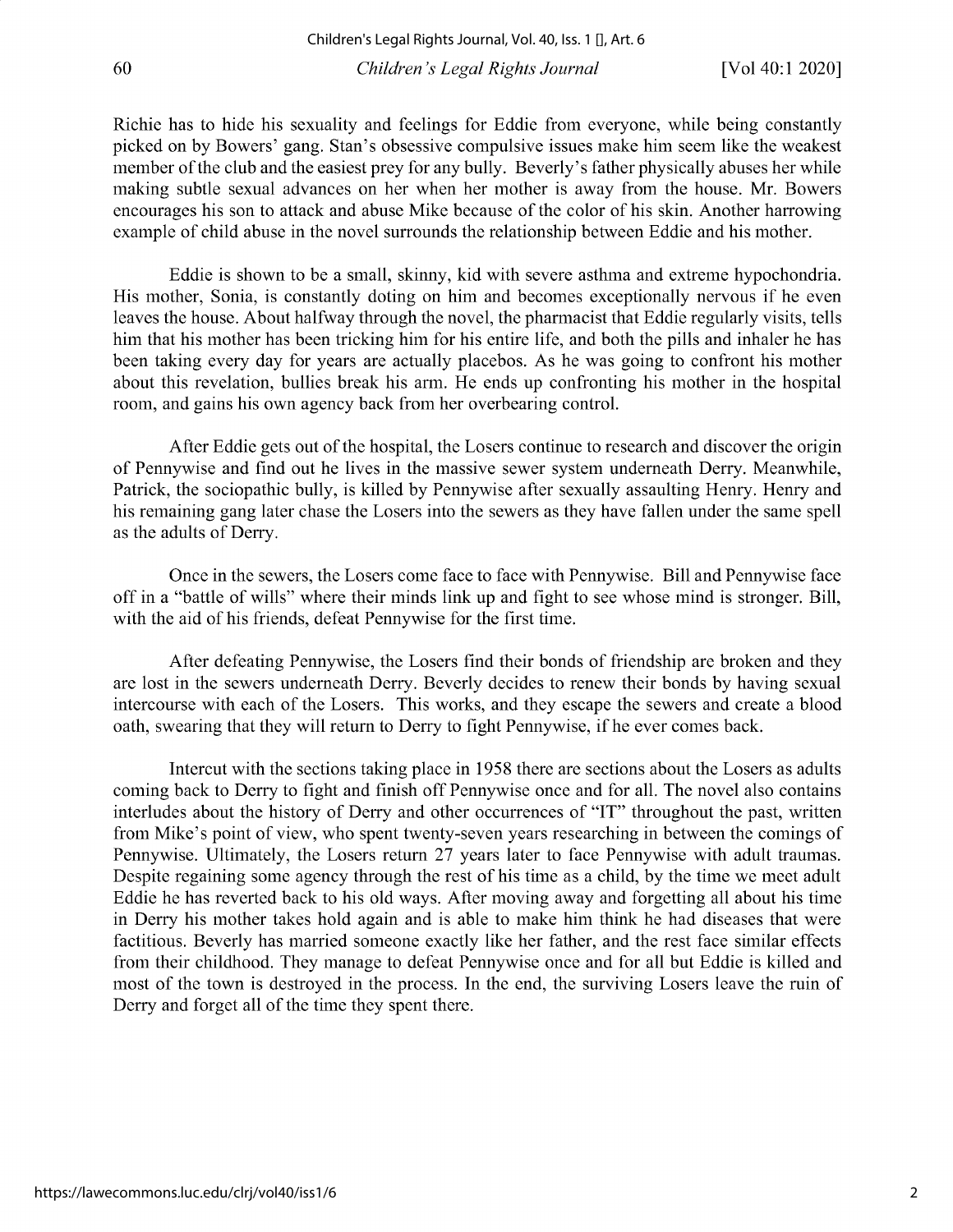### **III. REVIEW**

Stephen King has written over sixty novels since first publishing *Carrie* in 1974, most of them being best sellers. There are hundreds of adaptations of his works, but even to this day, many still only associate him with this book in particular. Although this book is often colloquially known as the "killer clown novel," *IT* is at its heart a coming of age story about seven children each with their own flaws banding together to deal with the evils in their lives.

**Bill has to deal with the grief of losing a brother and a debilitating stutter. Ben is extremely** overweight and bullied mercilessly. Eddie is a hypochondriac whose mother is so controlling that her behavior has raised questions among the novel's readers about whether Eddie suffers from **Factitious Disorder Imposed on Another, more commonly known as Munchausen by Proxy. Stan** is Jewish boy in a town full of Christians and has obsessive compulsive issues. Mike is one of Derry's few black residents, and as a result is tormented by the Bowers family. Beverly lives with her abusive father who, King alludes, has sexual feelings for his daughter. Richie is the class clown who masks all of his inadequacy issues over his sexuality, which is more openly discussed in the 2019 film adaptation, a change which King himself greatly enjoyed.

The wonder of *IT* does not come from the horror elements, but instead from these children who King spends hundreds of pages developing, coming into their own to defeat their demons or die trying. King sets the stakes in the very first chapter of the novel with Georgie's horrific death. **He does not parse words but instead goes into graphic detail to describe how Pennywise bites off** Georgie's arm. This first exploitation of child violence engrosses the reader in the story because it **asks the question to the reader of how there can be something so evil that feeds on such an innocent** child. Georgie is not truly a character in this book. King uses him as a device much in the same way that hundreds of other horror movies have hooked their audience in the past. They show a brutal murder of an innocent victim to show just how evil their villain is. These innocent children **do not deserve the horror, but time and again children are preyed upon in the most shocking and** upsetting ways

**Further, King's writing evokes such intense anxiety that readers feel as if at any moment** Pennywise could in fact get them. King achieved this success in the same way that thousands of movies, books, or television shows have, by using violence against children and young adults to **affect the reader's emotions. Entertainment mediums have constantly used this trope because kids are typically seen as innocent, and thus undeserving of any horror that happens upon them.**

Despite the great successes, there are many flaws contained in the book's twelve-hundred pages. The structure of this novel is frustratingly repetitive, he exploits the children to the horrors of Pennywise in their own twisted way so many times that the audience becomes eventually **desensitized to the violence. Through the repetitiveness, comes a loss of gravitas in the novel-the reader knows within one-hundred pages that none of the seven Losers die as children and it** becomes difficult to feel any stakes or sense of danger in the 500 pages devoted to the Losers as children.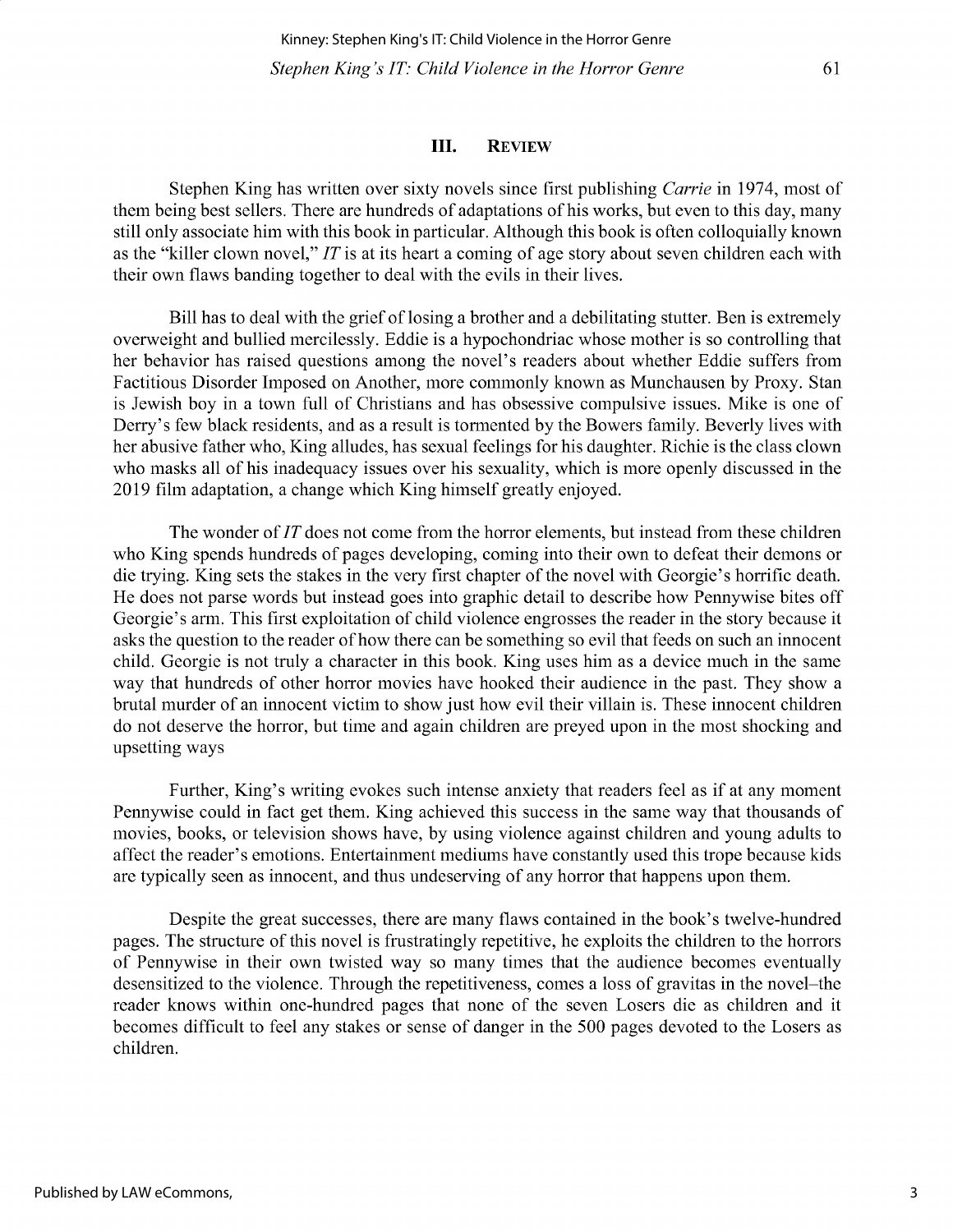King attempts to counter this desensitization of child violence with no stakes by adding in stories about other children in the town who are tormented and killed by both Pennywise and in one instance an alcoholic fathe. Adding the deaths of these children elevates the stakes of the story showing that children are still in very real danger of death, and even though the Loser's aren't killed, the danger is still very real and

The biggest critique of the novel comes towards the end when the Losers have defeated Pennywise for the first time and they then become lost in the tunnels. Beverley then proposes that each of the boys has sex with her in turn to restore their bonds of friendship. This scene between the seven children is gratuitous, grotesque, and disgraceful. This detracts from the book as a whole, not just because it's become known as the book with a child orgy in it, but because it negatively impacts how the reader views the kids. The losers are all eleven and twelve-year-old children, while most haven't even gone through puberty yet. This desensitizes the reader to the sexualization of minors, and makes it seem okay to young readers to experiment with their friends well before they have the mental capability of consent. Overall, this gross scene taints the ending of the book, and seems utterly redundant. The orgy was meant to bond them for life yet less than chapter later, the Loser's make a blood oath and swear to return if Pennywise ever starts killing again which bonds them for life for the second time in twenty pages. The blood oath scene by contrast is written beautifully, giving one last moment for the Loser's to be together as kids, but the entire time the reader is still thinking of possible reasons for King to write such a grotesque scene a few pages prior.

One of the ways that King tried to keep the stakes high for the chapters focused on the Losers as children, comes from the way the regular adults treat the various children in the story. A major example of this surrounds Bev's relationship with her father, Al Marsh. Of all of the adults in Derry, the most nefarious is that of Al. He is shown to be physically and mentally abusive throughout the entire novel to Beverly, he hits her multiple times, screams at her to do chores and attacks her if they are not done properly. He forbids her to see her friends and accuses her of sleeping with them despite her young age. Throughout the novel he makes suggestive comments offhand and towards the climax he tries to sexually abuse her. This portrayal of an abusive parentchild is haunting, evocative, and all too real. King use of this brand of real-life horror is by far the most frightening in the novel because it is so real and prevalent in real life. This isn't some scary clown that will come out of the sewers to eat you. Any parent has the potential to be secretly an Al. He is well liked by members of the community and no one ever speaks up against him until Bev takes matters into her own hands and knocks him out when he tries to sexually abuse her shortly before the Loser's go into the sewers. In the 2017 adaptation, Bev's mother is not in the picture, but in the book, she is alive and well. Yet, Bev has to be her own advocate at eleven-yearsold and fight back against her father, all the while the town and her mother just sit idly by and watch this abuse manifest.

Domestic abuse is all too common in the United States and this is a fair and accurate example of what might happen behind closed doors. This relationship is important to be included not only for the strong writing, but it may wake readers up to unhealthy relationships they might not have even realized could be categorized as abuse. This is one relationship that benefits by having such a relatable child character that the reader can see themselves in. Bev never really escapes that trauma; she marries a man exactly like her father. Many people are so trapped in the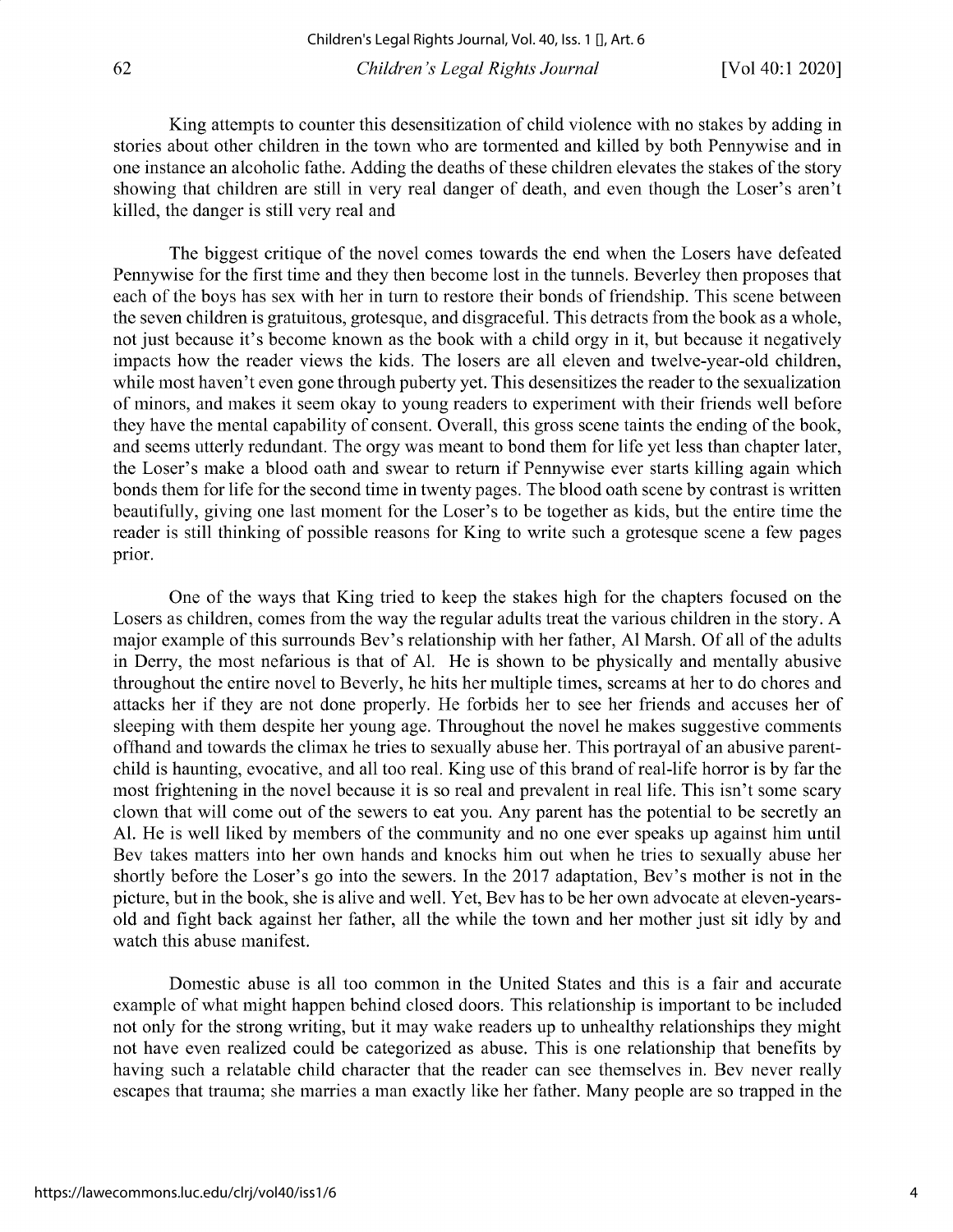cyclical nature of abuse that they don't even realize how poorly they are being treated so they can't escape. King's dedication to writing about this real-life trauma from the perspective of a child who is able to at least fight back for a time, may just give people going through that abuse the same capabilities.

The other major example of abuse by an adult comes from Eddie's overly doting mother Sonja, who has Factitious Disorder Imposed on Another. Factitious Disorder Imposed on Another is the medical term for what is commonly known as Munchausen's by Proxy. This disorder is defined by the Mayo Clinic as "a serious mental disorder in which someone deceives others by appearing sick, by purposely getting sick or by self-injury.... when family members or caregivers falsely present others, such as children, as being ill, injured or impaired."

First identified in 1977, this disease has come into popular culture relevance in the past few years through a documentary about the murder of Dee Dee Blanchard. Dee Dee convinced her daughter, Gypsy Rose, that she had various diseases, gave her medications for them, and had her go around in a wheelchair to receive charitable handouts. Gypsy, after finding out about this psychological abuse, murdered her mother and was sentenced to ten years in prison. Some studies have found that *95%* percent of the individuals inflicting this psychiatric disease are married women. It is an incredibly dangerous form of abuse; studies have also shown mortality rates of 6.7% to 7.4%.

Eddie's mother in *IT* never meant to hurt Eddie. Her abusive nature instead was overprotection to the point where she made him think that he had diseases, such as asthma, to prevent him from running around with his friends. Most perpetrators of this Factitious Disorder do not mean to harm their child but do so in order to protect them from what they see as greater harms. In the book Eddie, never escapes from the abuse that his mother doled upon him. Up until the moment before he dies, he still keeps his inhaler with him just in case; and this remains true for many survivors in the real world. Children who are victims of Factitious Disorder are often found to have Post-Traumatic Stress Disorder and other health issues later in life, which begs the question if these children would be better off being placed in foster care away from their biological family.

#### **IV. CONCLUSION**

*IT* is a behemoth of a book. It has many flaws, both in structure and content, but it also evokes so much emotion in its horror elements that it is impossible to not get sucked into the story. Stephen King created a world full of monsters, both human and cosmic, that still persists in the cultural zeitgeist over thirty years later. His horrific tales of child abuse highlight real world issues that courts and lawyers have to navigate through every day. He uses characters like Beverly and Eddie to highlight different types of abuse that both children and adults may be suffering from. Each of the Losers in turn shows some real-life trauma that they have to face in addition to fighting Pennywise. Whether its harassment for traits that can't be changed like ethnicity or sexuality, or cyclical abuse from loved ones, he shows that innocents have the capability to face their fears and come out on top. He goes too far at points, almost desensitizing his audience to the child violence, but his portrayal of the abuses that the children face is haunting and relevant to this very day. King chooses to make children capable of handling real adult problems and if we can see children succeed at killing a malevolent evil, maybe it will make us face our own fears a little easier.